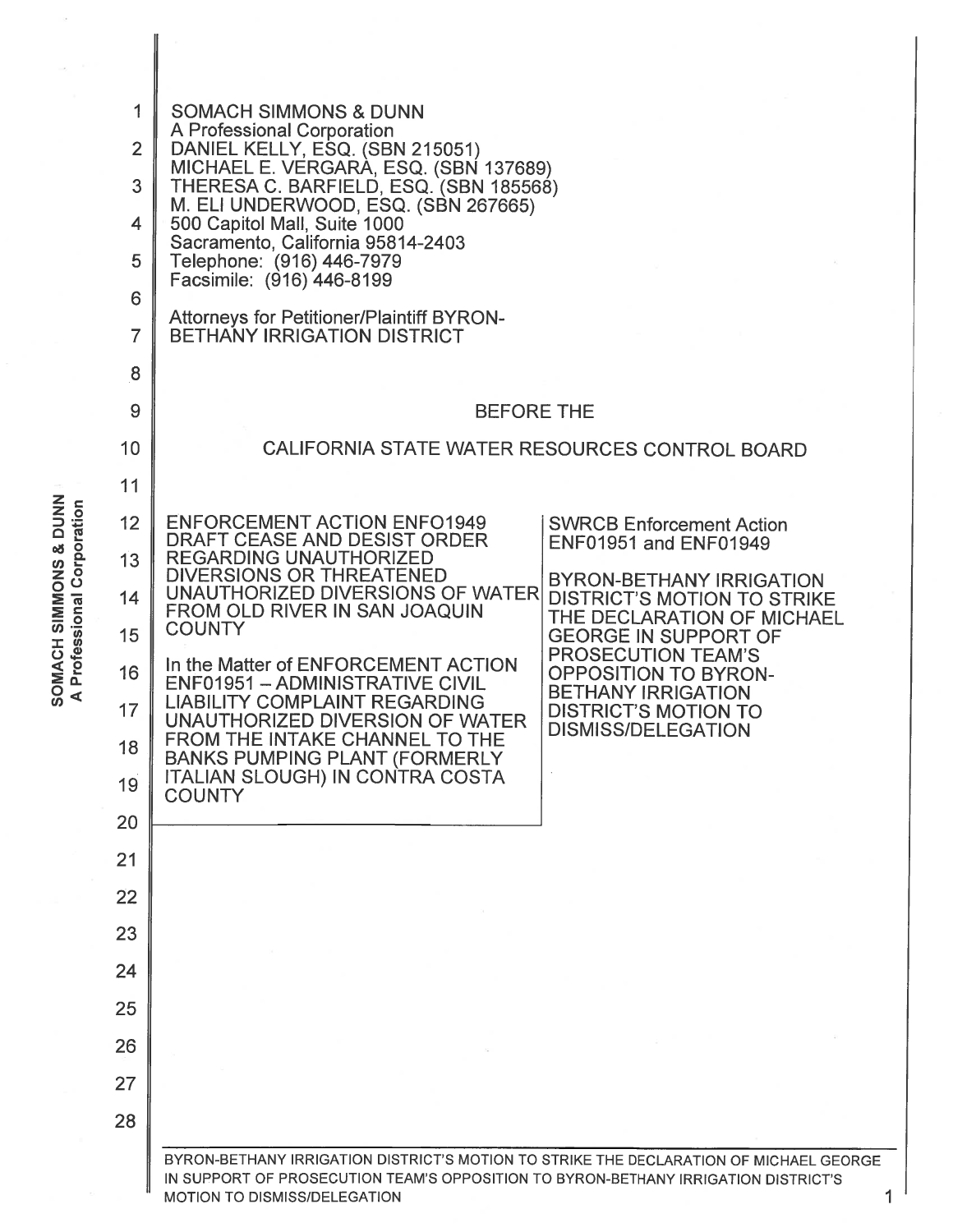1 2 3 4 5 6 7 8 9 10 11 Byron-Bethany Irrigation District (BBID) objects to and moves to strike the Declaration of Michael George in Support of Prosecution Team's Opposition to BBID's Motion to Dismiss/Delegation (George Declaration) in the above-captioned enforcement proceeding. In conjunction therewith, BBID seeks to strike any and all references to the George Declaration included within the Prosecution Team's Opposition Brief to BBID's Motion to Dismiss/Delegation. BBID moves to strike the George Declaration and any references thereto in the Prosecution Team's briefing on the grounds that Michael George (George) cannot proffer testimony as to an ultimate legal conclusion and the Declaration constitutes hearsay, speculation, argument and improper opinion and should be stricken.

## II. STATEMENT OF FACTS

13  $14$  $17$ 18 19 20 21 22 23 24 25 26 27 On July 20, 2015, the State Water Resources Control Board's (SWRCB) Assistant Deputy Director for Water Rights John O'Hagan (O'Hagan), signed and issued the subject ACL Complaint against BBID. (Declaration of Michael E. Vergara In Support of Byron-Bethany Irrigation District's Motion to Strike Declaration of Michael George In Support of Prosecution Team's Opposition to Byron-Bethany Irrigation District's Motion to Dismiss/Delegation (Vergara Decl.) at Exh. F.) It is BBID's position that O'Hagan did not have the authority to issue the ACL Complaint. During his deposition on November 20, 2015, Mr. O'Hagan testified that his authority to sign the ACL Complaint was pursuant to a written redelegation of authority by the SWRCB's Deputy Director. (Vergara Decl., Exh. A, p. 251:12-18.) According to his testimony, the SWRCB maintained these redelegation documents, and he agreed to supply a copy of the documents to BBID's counsel. (/d., Exh. A, p. 252:2-4.) On the afternoon of November 20, 2015, the Prosecution Team sent an e-mail to BBID's counsel attaching the "delegations of authority inquired about by BBID's counsel this morning." (Vergara Decl., Exh. B.) The e-mail attached a 2012 Redelegation

28 Memorandum, purporting to confirm the authority of the SWRCB's Executive Director to

BYRON-BETHANY IRRIGATION DISTRICT'S MOTION TO STRIKE THE DECLARATION OF MICHAEL GEORGE IN SUPPORT OF PROSECUTION TEAM'S OPPOSITION TO BYRON-BETHANY IRRIGATION DISTRICT'S MOTION TO DISMISS/DELEGATION 2

 $12.$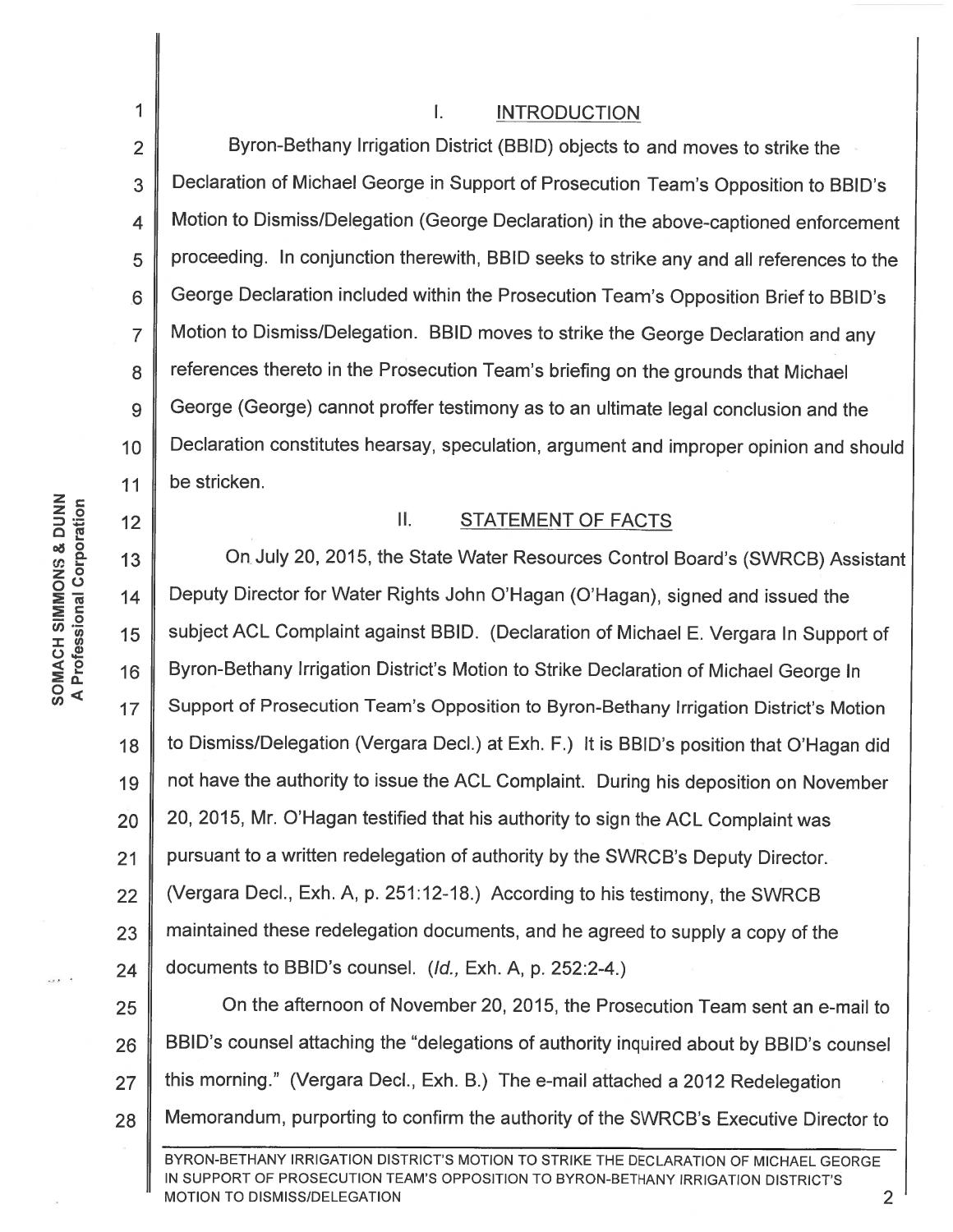1 2 3 4 5 6 delegate authority to issue an ACL Complaint to Mr. O'Hagan. (Ibid.) On January 25, 2016, the Prosecution Team provided new and different authority by way of two staff memoranda purporting to delegate authority to issue AC L complaints to the Assistant Deputy Director for Water Rights. (*Id.*, Exh. C.) Through a continued e-mail exchange with the Prosecution Team, 881D continued to assert its position that the authority to issue an ACL Complaint was non-delegable, absent statutory authority. (/d., Exh. D.)

7 8 9 10 11 Now, and in opposition to 881D's Motion to Dismiss the ACL Complaint, the Prosecution Team proffers the Declaration of the Delta Watermaster, Michael George (George Decl.). (Vergara Decl., Exh. E.) In his Declaration, George sets forth the legislative authority for the Delta Watermaster to issue an ACL Complaint, and declares that he "verbally authorized the Assistant Deputy Director for Water Rights to issue the WSID and BBID notices." (Vergara Decl., Exh. E at p. 2:14-15.)

## Ill. LEGAL STANDARD

0<( *en* <sup>17</sup> 18 19 20 21 22 23 24 25 26 27 All SWRC8 adjudicative proceedings are governed by SWRC8 regulations, select portions of the Administrative Procedure Act (commencing with Gov. Code, § 11400). Evidence Code sections 801-805, and Government Code section 11513. (Cal. Code Regs., tit. 23, § 648.) In an administrative hearing, relevant evidence "is the sort of evidence on which responsible persons are accustomed to rely in the conduct of serious affairs." (Gov. Code, § 11513(c).) Though administrative hearings "need not be conducted according to technical rules relating to evidence and witnesses," the evidence still "must be relevant and reliable" to be admissible. (Ibid.; Aengst v. Bd. of Medical Quality Assurance (1980) 110 Cai.App.3d 275, 283.) The "presiding officer has discretion to exclude evidence if its probative value is substantially outweighed by the probability that its admission will necessitate undue consumption of time." (Gov. Code, § 11513(f).) Ill Ill

BYRON-BETHANY IRRIGATION DISTRICT'S MOTION TO STRIKE THE DECLARATION OF MICHAEL GEORGE IN SUPPORT OF PROSECUTION TEAM'S OPPOSITION TO BYRON-BETHANY IRRIGATION DISTRICT'S MOTION TO DISMISS/DELEGATION **3** 3

 $\frac{25}{10}$   $\frac{5}{10}$   $\frac{12}{12}$ oð O z 0 oo :E"Ci 14 :E 1: SOMACH SIMMONS & DUNN ភ <u>ខូ</u><br>3 ខូ 15<br>ប **ខ**  $\sum_{n=1}^{\infty}$  16

13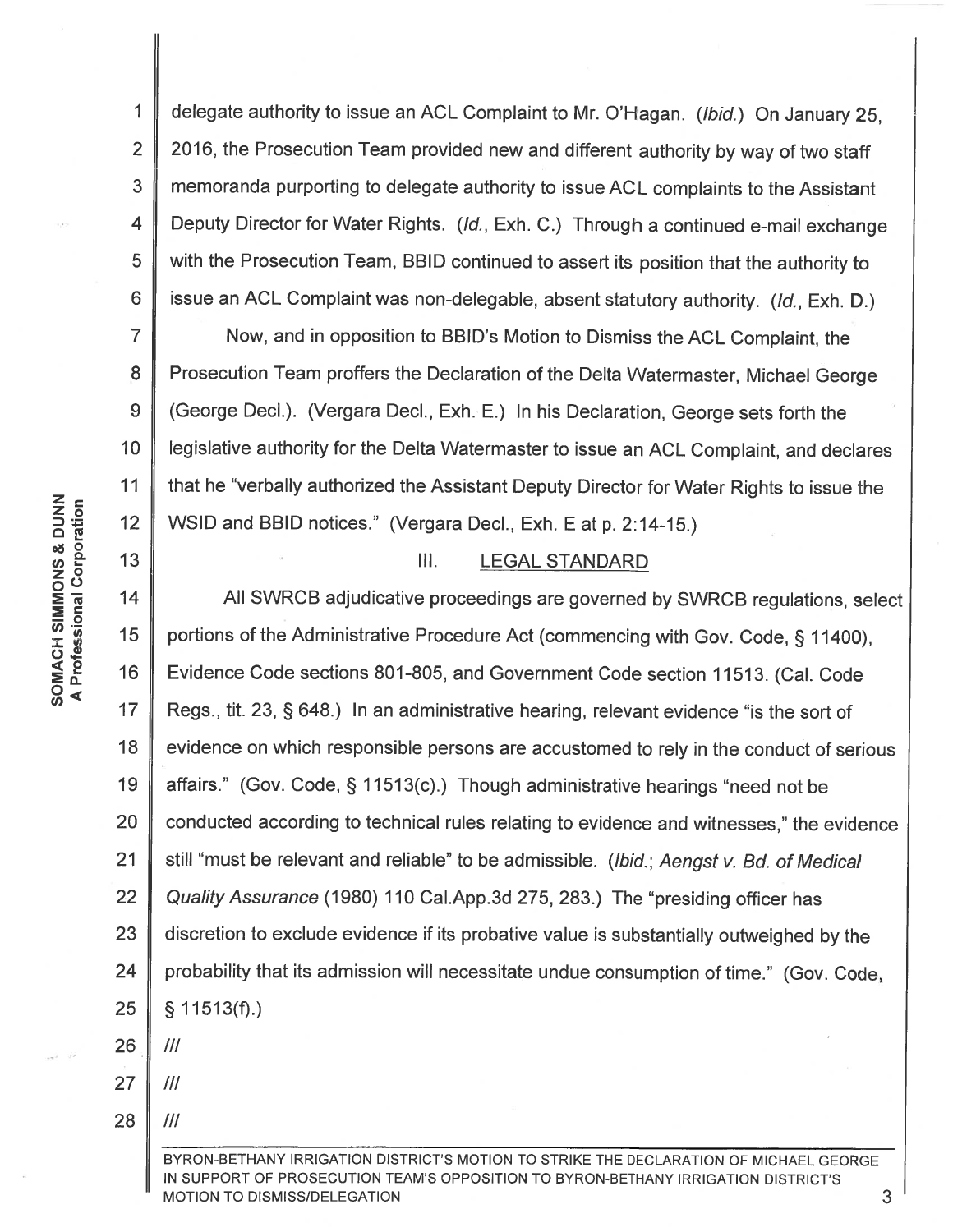1

2

3

4

5

6

7

8

9

10

11

 $12$ 

13

## A. The George Declaration Contains Hearsay and Impermissible Legal Conclusion and Must Be Stricken

To be admissible, declarations submitted to the adjudicative body "must meet all statutory requirements for admissibility of evidence at trial" including that "the declarations or affidavits must be from competent witnesses having personal knowledge of the facts stated therein, rather than hearsay or conclusions." (Weil & Brown, Cal. Practice Guide: Civil Procedure Before Trial (The Rutter Group 2015) ¶ 9:57, p. 9(I)-33.) Further, it is improper "to include legal argument in a Declaration." ( $\mathcal{U}d$ , 19:49.5, p. 9(1)-29; In re Marriage of Heggie (2002) 99 Cai.App.4th 28, 30, fn. 3 [holding that including arguments in declarations "forces ... opposing counsel, to sort out the facts that are actually supported by oath from material that is nothing more than the statement of an opinion ostensibly under oath ... it makes a mockery of the requirement that Declarations be supported by statements made under penalty of perjury."].)

14 18 19 20 The Declarant must be competent to testify and must have personal knowledge of the facts set forth in the declaration. It is not enough for the declaration simply to state the Declarant has personal knowledge of the facts stated. Rather, the declaration itself must contain facts showing the Declarant's connection with the matters stated therein, establishing the source of his or her information. Otherwise, the Declarant's statement he or she has such knowledge is purely a conclusion. (Evid. Code, § 702; Osmond v. EWAP, Inc. (1984) 153 Cai.App.3d 842, 851.)

21 22 23 24 25- 26 27 28 Here, a critical disputed legal issue is O'Hagan's authority to issue an ACL Complaint. It is BBID's position that despite the issuance of staff memoranda speaking to delegation, the power to issue the ACL Complaint simply cannot be delegated to O'Hagan absent statutory authority. "As a general rule, powers conferred upon public agencies and officers which involve the exercise of judgment or discretion are in the nature of public trusts and cannot be surrendered or delegated to subordinates in the absence of statutory authorization. [Citations.]" (California School Employees Assn. v. Personnel Com. of the Pajaro Valley Unified School Dist. of Santa Cruz County (1970)

BYRON-BETHANY IRRIGATION DISTRICT'S MOTION TO STRIKE THE DECLARATION OF MICHAEL GEORGE IN SUPPORT OF PROSECUTION TEAM'S OPPOSITION TO BYRON-BETHANY IRRIGATION DISTRICT'S MOTION TO DISMISS/DELEGATION **4**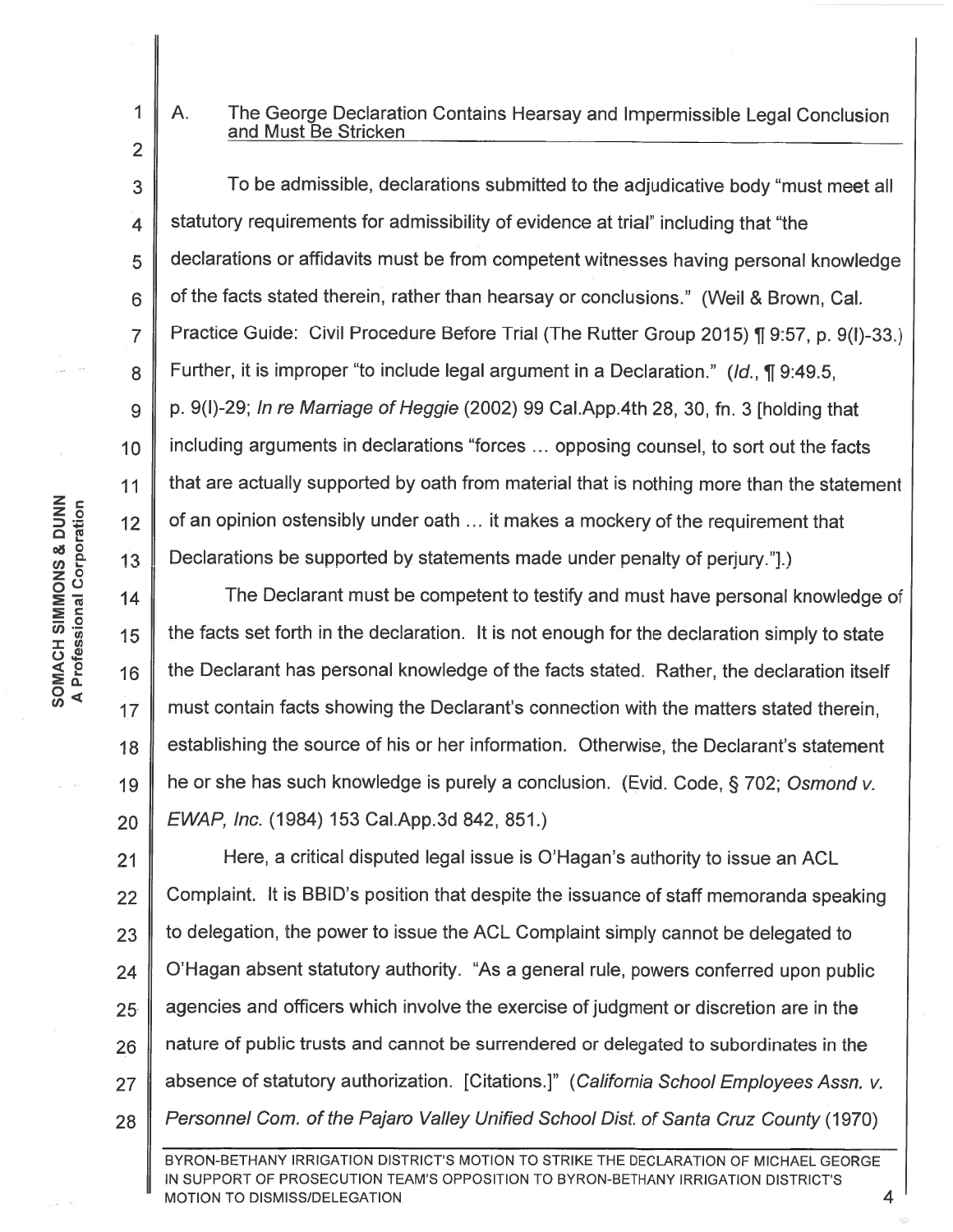1 2 3 4 5 6 7 8 3 Cal.3d 139, 144 (California School Employees Assn.); see also Bagley v. City of Manhattan Beach (1976) 18 Cal. 3d 22, 24-25.) In contrast to discretionary action, "public agencies may delegate the performance of ministerial tasks, including the investigation and determination of facts preliminary to agency action. [Citations.]" (California School Employees Assn., supra, 3 Cal.3d at p. 144.) When the Legislature provides an official with powers and duties personal to the individual, however, the powers and duties cannot be delegated. (See Central Delta Water Agency v. State Water Resources Control Bd. (2004) 124 Cai.App.4th 245, 261.)

9 10 11  $12$ *ene-* 13 14 Under Water Code section 1055, the power and authority to issue an ACL complaint for alleged violations of Water Code section 1052 is personally vested in the Executive Director. (Wat. Code, § 1 055(a).) Deciding whether to issue an ACL complaint requires the exercise of judgment or discretion, and is not merely ministerial. Thus, the Executive Director cannot delegate his authority under Water Code section 1055. (California School Employees Assn., supra, 3 Cal.3d at p. 144.)

0<( *en* <sup>17</sup> 18 19 20 21 22 After O'Hagan testified under oath that his authority to issue the ACL for the basis for this Enforcement Proceeding<sup>1</sup> was delegated pursuant to certain documents, and after production of several different documents purporting to delegate authority to him, the Delta Watermaster now declares under oath that he has the legal authority to "verbally" delegate his authority to issue an ACL Complaint against a Delta water diverter.<sup>2</sup> Setting aside the fact that this conclusion directly contradicts prior testimony of O'Hagan, all facts set forth in the George Declaration and the ultimate legal conclusion reached by George are improper, inadmissible and should be excluded as a matter of

23

<sup>24</sup>  25  $<sup>1</sup>$  In the Declaration of Andrew Tauriainen In Support of Prosecution Team's Opposition Motions to</sup> Dismiss/Summary Judgment (Tauriainen Decl.), the Prosecution Team concedes that "[b]ecause BBID is located within the Delta, the Delta Watermaster is authorized to issue this enforcement action...." (Vergara Decl., Exh. Gat p. 2:2-3.)

<sup>26</sup>  27 28 <sup>2</sup> Oddly, while stating in his declaration that due to his understanding "that Resolution 2012-0048 was no longer in force, and thus [his] position lacked delegated authority to address internal procedures related to enforcement action in the Delta until the State Water Board adopted a new delegation resolution," (Vergara Decl., Exh. Eat p. 2:7-15, emphasis in original) he apparently holds his statutory authority in lesser esteem, and subject to delegation by mere word and a sweeping gesture.

BYRON-BETHANY IRRIGATION DISTRICT'S MOTION TO STRIKE THE DECLARATION OF MICHAEL GEORGE IN SUPPORT OF PROSECUTION TEAM'S OPPOSITION TO BYRON-BETHANY IRRIGATION DISTRICT'S MOTION TO DISMISS/DELEGATION **5**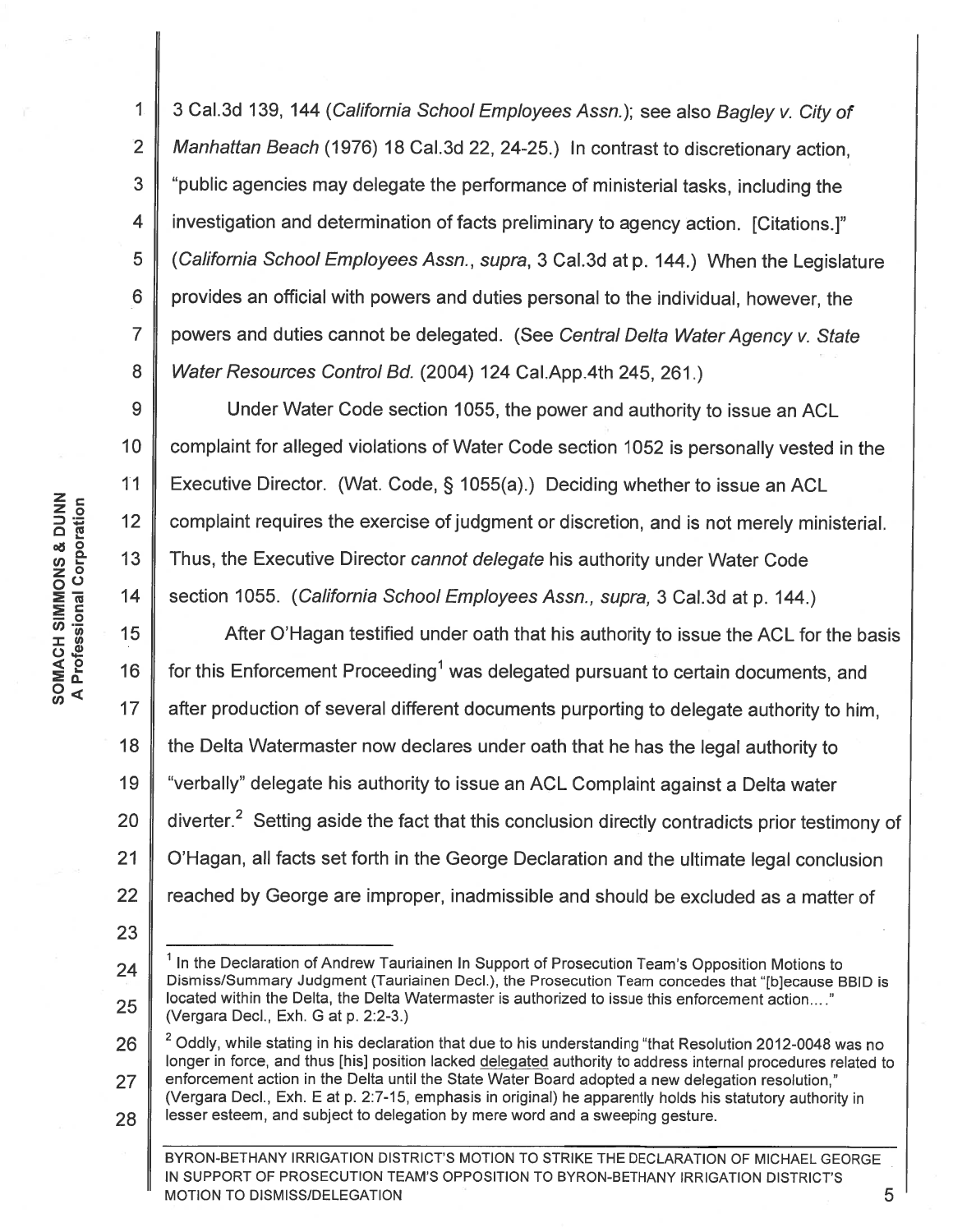$\mathbf{1}$ law. The authority to issue the ACL Complaint against a Delta diverter, and authority to  $\overline{2}$ delegate (the power to do so, or lack thereof) are legal issues before the Hearing Team 3 and George may not proffer testimony as to the ultimate legal conclusion. Moreover, 4 George's statement that he "verbally" authorized Mr. O'Hagan to issue the subject ACL Complaint is inadmissible hearsay evidence for which there is no exception. (Evid. 5 6 Code, § 1200.)

 $\overline{7}$ BBID objects that this testimony is not based on personal knowledge, and thus constitutes speculation, argument and improper opinion and, as such, should be 8  $\overline{9}$ stricken. (Evid. Code, §§ 702, 800, 803; People v. McAlpin (1991) 53 Cal.3d 1289,  $10$ 1308.)

## $V_{\cdot}$ **CONCLUSION**

 $12$ For the foregoing reasons, the BBID respectfully requests that the SWRCB strike 13 the George Declaration in its entirety. In conjunction therewith, BBID requests that the SWRCB strike any and all references to the George Declaration included within its 14 15 Opposition Brief to BBID's Motion to Dismiss/Delegation

Dated: February 29, 2016

SOMACH/SIMMONS & DUNN A Professional Corporation

By Michael E-Vergara Attotneys for Petitioner/Plaintiff BYRON-BETHANY IRRIGATION DISTRICT

6

BYRON-BETHANY IRRIGATION DISTRICT'S MOTION TO STRIKE THE DECLARATION OF MICHAEL GEORGE IN SUPPORT OF PROSECUTION TEAM'S OPPOSITION TO BYRON-BETHANY IRRIGATION DISTRICT'S MOTION TO DISMISS/DELEGATION

 $11$ 

16

 $17$ 

18

19

20

 $21$ 

22

23

24

25

26

 $27$ 

28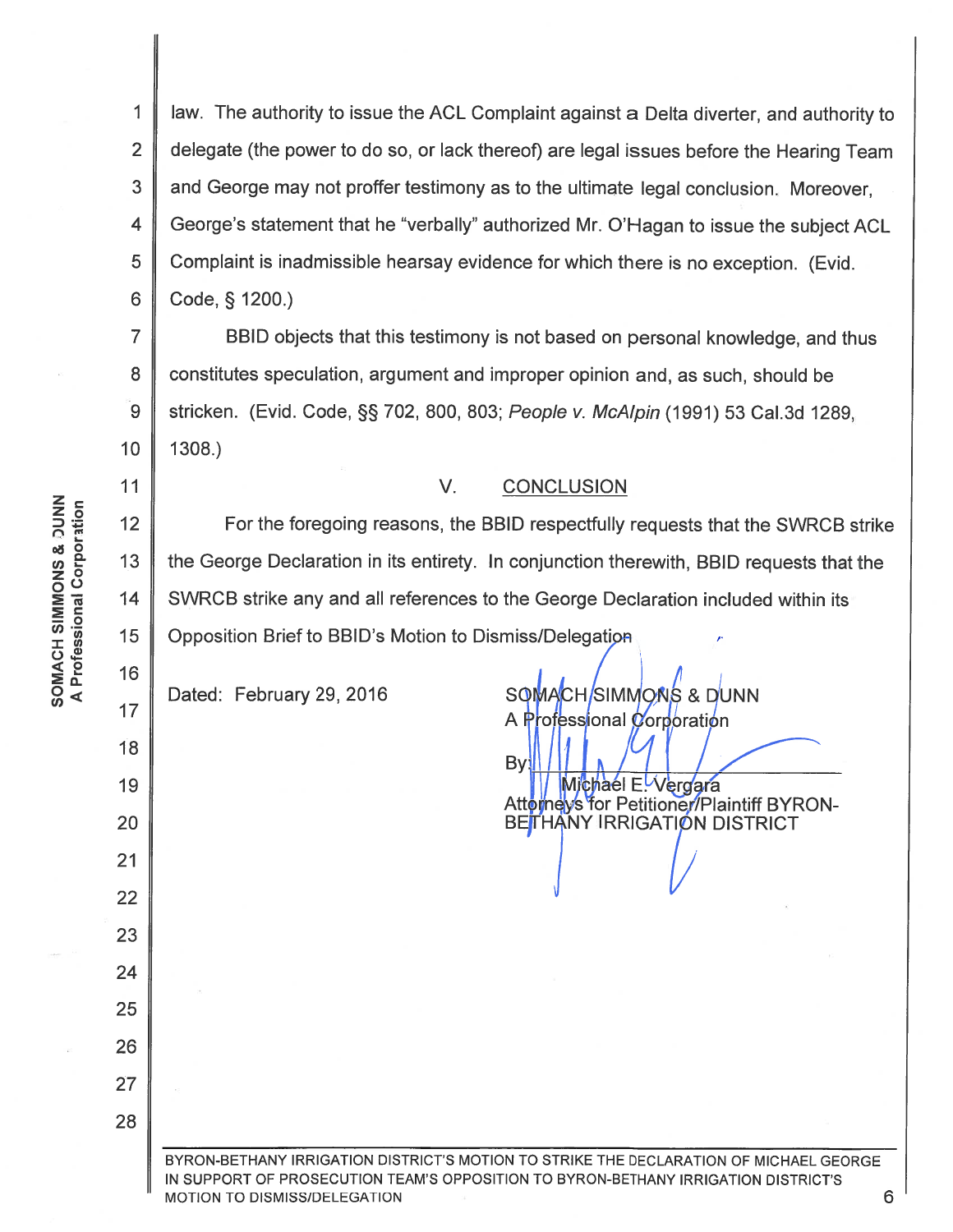|                                                    | 1              | <b>PROOF OF SERVICE</b>                                                                                                                                                                                                |  |  |
|----------------------------------------------------|----------------|------------------------------------------------------------------------------------------------------------------------------------------------------------------------------------------------------------------------|--|--|
|                                                    | $\overline{2}$ | I am employed in the County of Sacramento; my business address is 500 Capitol<br>Mall, Suite 1000, Sacramento, California; I am over the age of 18 years and not a party                                               |  |  |
|                                                    | 3              | to the foregoing action.                                                                                                                                                                                               |  |  |
|                                                    | 4              | On February 29, 2016, I served the following document(s):                                                                                                                                                              |  |  |
|                                                    | 5              | BYRON-BETHANY IRRIGATION DISTRICT'S MOTION TO STRIKE THE<br>DECLARATION OF MICHAEL GEORGE IN SUPPORT OF PROSECUTION<br>TEAM'S OPPOSITION TO BYRON-BETHANY IRRIGATION DISTRICT'S MOTION<br><b>TO DISMISS/DELEGATION</b> |  |  |
|                                                    | 6              |                                                                                                                                                                                                                        |  |  |
|                                                    | 7              |                                                                                                                                                                                                                        |  |  |
|                                                    | 8              | $X$ (via electronic mail) by causing to be delivered a true copy thereof to the person(s)<br>and at the email addresses set forth below:                                                                               |  |  |
|                                                    | 9              |                                                                                                                                                                                                                        |  |  |
|                                                    | 10             | <b>SEE ATTACHED SERVICE LIST</b>                                                                                                                                                                                       |  |  |
|                                                    | 11             |                                                                                                                                                                                                                        |  |  |
|                                                    | 12             | I declare under penalty of perjury that the foregoing is true and correct. Executed<br>on February 29, 2016 at Sacramento, California.                                                                                 |  |  |
|                                                    | 13             |                                                                                                                                                                                                                        |  |  |
| <b>NUMBINES HOVEOS</b><br>Professional Corporation | 14             | Maele                                                                                                                                                                                                                  |  |  |
|                                                    | 15             |                                                                                                                                                                                                                        |  |  |
|                                                    | 16             |                                                                                                                                                                                                                        |  |  |
|                                                    | 17             |                                                                                                                                                                                                                        |  |  |
|                                                    | 18             |                                                                                                                                                                                                                        |  |  |
|                                                    | 19             |                                                                                                                                                                                                                        |  |  |
|                                                    | 20             |                                                                                                                                                                                                                        |  |  |
|                                                    | 21             |                                                                                                                                                                                                                        |  |  |
|                                                    | 22             |                                                                                                                                                                                                                        |  |  |
|                                                    | 23             |                                                                                                                                                                                                                        |  |  |
|                                                    | 24             |                                                                                                                                                                                                                        |  |  |
|                                                    | 25             |                                                                                                                                                                                                                        |  |  |
|                                                    | 26             |                                                                                                                                                                                                                        |  |  |
|                                                    | 27             |                                                                                                                                                                                                                        |  |  |
|                                                    | 28             |                                                                                                                                                                                                                        |  |  |
|                                                    |                | BYRON-BETHANY IRRIGATION DISTRICT'S MOTION TO STRIKE THE DECLARATION OF MICHAEL GEORGE<br>IN SUPPORT OF PROSECUTION TEAM'S OPPOSITION TO BYRON-BETHANY IRRIGATION DISTRICT'S<br>MOTION TO DISMISS/DELEGATION<br>7      |  |  |

 $\frac{1}{2}$  and i.

 $\widehat{\alpha}$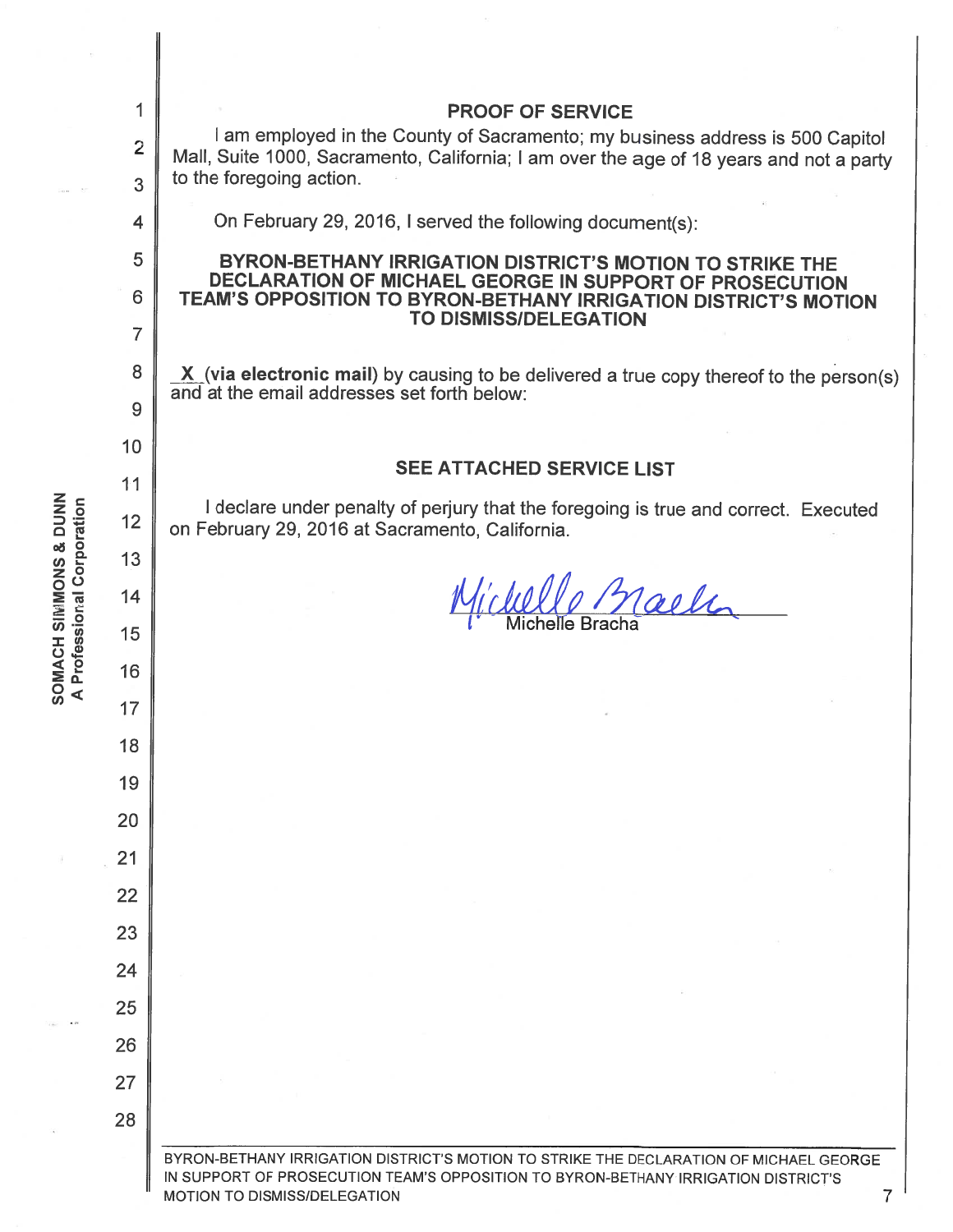| $\overline{2}$<br>3 | <b>BYRON-BETHANY IRRIGATION DISTRICT</b><br><b>ADMINISTRATIVE CIVIL LIABILITY HEARING</b><br>(Revised 9/2/15; Revised: 9/11/15) |                                                                                         |  |  |  |
|---------------------|---------------------------------------------------------------------------------------------------------------------------------|-----------------------------------------------------------------------------------------|--|--|--|
|                     | <b>VIA ELECTRONIC MAIL</b>                                                                                                      | <b>VIA ELECTRONIC MAIL</b>                                                              |  |  |  |
| 4<br>5              | Division of Water Rights<br><b>Prosecution Team</b><br><b>Andrew Tauriainen, Attorney III</b>                                   | <b>Byron-Bethany Irrigation District</b><br>Daniel Kelly<br>Somach Simmons & Dunn       |  |  |  |
| 6                   | <b>SWRCB Office of Enforcement</b><br>1001 I Street, 16th Floor                                                                 | 500 Capitol Mall, Suite 1000<br>Sacramento, CA 95814                                    |  |  |  |
|                     | Sacramento, CA 95814<br>andrew.tauriainen@waterboards.ca.gov                                                                    | dkelly@somachlaw.com                                                                    |  |  |  |
|                     | <b>VIA ELECTRONIC MAIL</b>                                                                                                      | <b>VIA ELECTRONIC MAIL</b>                                                              |  |  |  |
|                     | <b>Patterson Irrigation District</b><br><b>Banta-Carbona Irrigation District</b>                                                | <b>City and County of San Francisco</b><br>Jonathan Knapp                               |  |  |  |
|                     | The West Side Irrigation District<br>Jeanne M. Zolezzi<br>Herum\Crabtree\Suntag                                                 | Office of the City Attorney<br>1390 Market Street, Suite 418<br>San Francisco, CA 94102 |  |  |  |
|                     | 5757 Pacific Avenue, Suite 222<br>Stockton, CA 95207<br>jzolezzi@herumcrabtree.com                                              | jonathan.knapp@sfgov.org                                                                |  |  |  |
|                     | <b>VIA ELECTRONIC MAIL</b>                                                                                                      | <b>VIA ELECTRONIC MAIL</b>                                                              |  |  |  |
|                     |                                                                                                                                 |                                                                                         |  |  |  |
|                     | <b>Central Delta Water Agency</b><br>Jennifer Spaletta Law PC<br>P.O. Box 2660                                                  | <b>California Department of Water</b><br><b>Resources</b><br>Robin McGinnis, Attorney   |  |  |  |
|                     | Lodi, CA 95241<br>jennifer@spalettalaw.com                                                                                      | P.O. Box 942836<br>Sacramento, CA 94236-0001<br>robin.mcginnis@water.ca.gov             |  |  |  |
|                     | Dante John Nomellini<br>Daniel A. McDaniel<br>Dante John Nomellini, Jr.                                                         |                                                                                         |  |  |  |
|                     | NOMELLINI, GRILLI & MCDANIEL<br>235 East Weber Avenue                                                                           |                                                                                         |  |  |  |
|                     | Stockton, CA 95202<br>ngmplcs@pacbell.net<br>dantejr@pacbell.net                                                                |                                                                                         |  |  |  |
|                     | <b>VIA ELECTRONIC MAIL</b>                                                                                                      | <b>VIA ELECTRONIC MAIL</b>                                                              |  |  |  |
|                     | <b>Richard Morat</b>                                                                                                            |                                                                                         |  |  |  |
|                     | 2821 Berkshire Way<br>Sacramento, CA 95864                                                                                      | San Joaquin Tributaries Authority<br>Tim O'Laughlin<br>Valerie C. Kincaid               |  |  |  |
|                     | rmorat@gmail.com                                                                                                                | O'Laughlin & Paris LLP<br>2617 K Street, Suite 100<br>Sacramento, CA 95816              |  |  |  |
|                     |                                                                                                                                 | towater@olaughlinparis.com<br>vkincaid@olaughlinparis.com                               |  |  |  |
|                     |                                                                                                                                 |                                                                                         |  |  |  |

**SOMACH SIMMONS & DUNN<br>A Professional Corporation** 

 $\sim$ 

MOTION TO DISMISS/DELEGATION 8 AND THE SERVICE OF SALE AND STRUCK AND STRUCK AND STRUCK AND STRUCK AND STRUCK A

ò.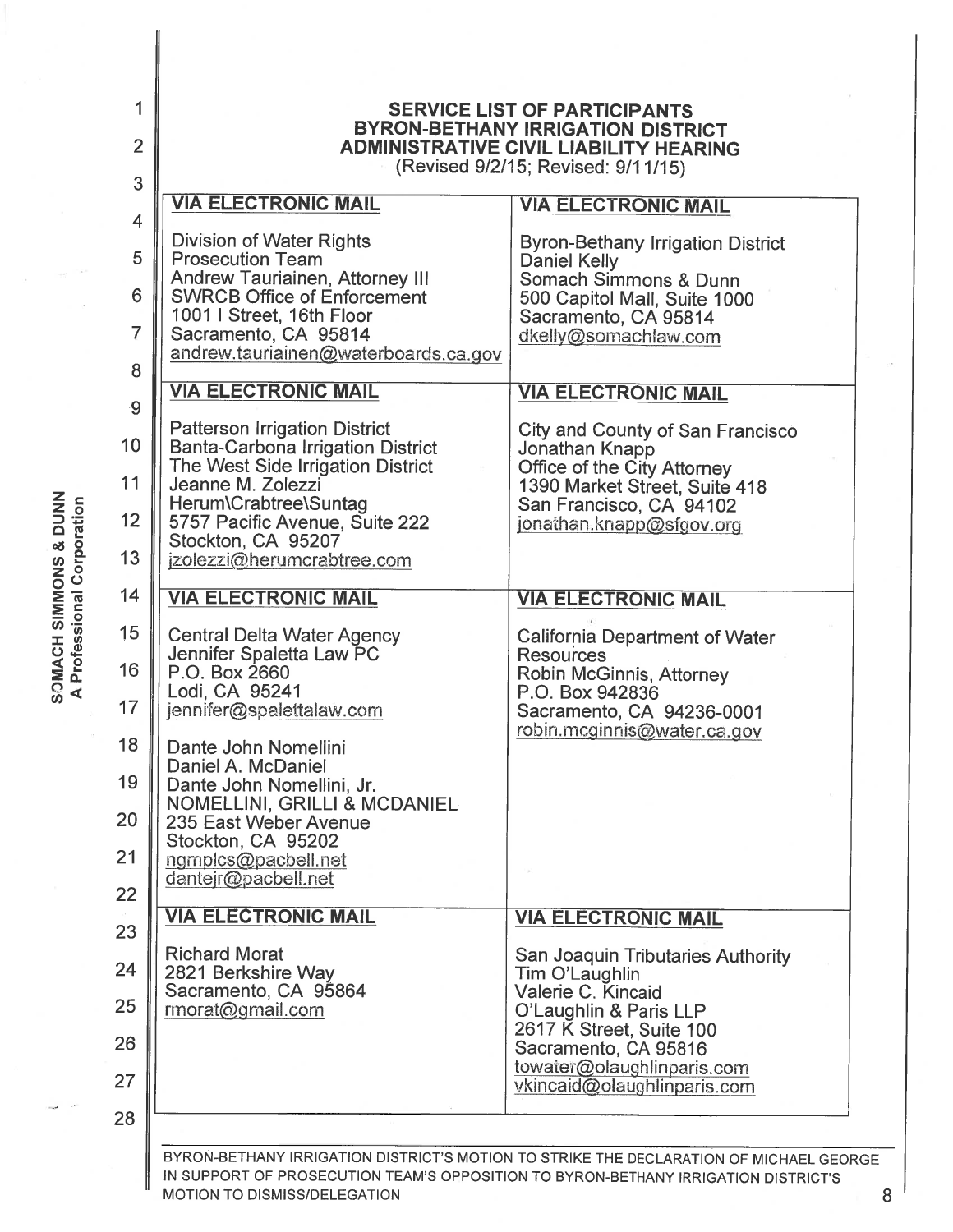| $\overline{2}$               | <b>VIA ELECTRONIC MAIL</b><br>South Delta Water Agency | <b>VIA ELECTRONIC MAIL</b><br><b>State Water Contractors</b> |
|------------------------------|--------------------------------------------------------|--------------------------------------------------------------|
| 3                            | <b>John Herrick</b><br>Law Offices of John Herrick     | Stefani Morris<br>1121 L Street, Suite 1050                  |
| $\overline{4}$               | 4255 Pacific Avenue, Suite 2<br>Stockton, CA 95207     | Sacramento, CA 95814<br>smorris@swc.org                      |
| 5                            | Email: Jherrlaw@aol.com                                |                                                              |
| 6                            |                                                        |                                                              |
| $\overline{7}$<br>$\partial$ |                                                        |                                                              |
| 8                            |                                                        |                                                              |
| 9                            |                                                        |                                                              |
| 10                           |                                                        |                                                              |
| 11                           |                                                        |                                                              |
| 12                           |                                                        |                                                              |
| 13                           |                                                        |                                                              |
| 14                           |                                                        |                                                              |
| 15                           |                                                        |                                                              |
| 16                           |                                                        |                                                              |
| 17                           |                                                        |                                                              |
| 18                           |                                                        |                                                              |
| 19                           |                                                        |                                                              |
| 20                           |                                                        |                                                              |
| 21                           |                                                        |                                                              |
| 22                           |                                                        |                                                              |
| 23                           |                                                        |                                                              |
| 24                           |                                                        |                                                              |
| 25                           |                                                        |                                                              |
| 26                           |                                                        |                                                              |
| 27                           |                                                        |                                                              |
| 28                           |                                                        |                                                              |

SOMACH SIMMONS & DUNN